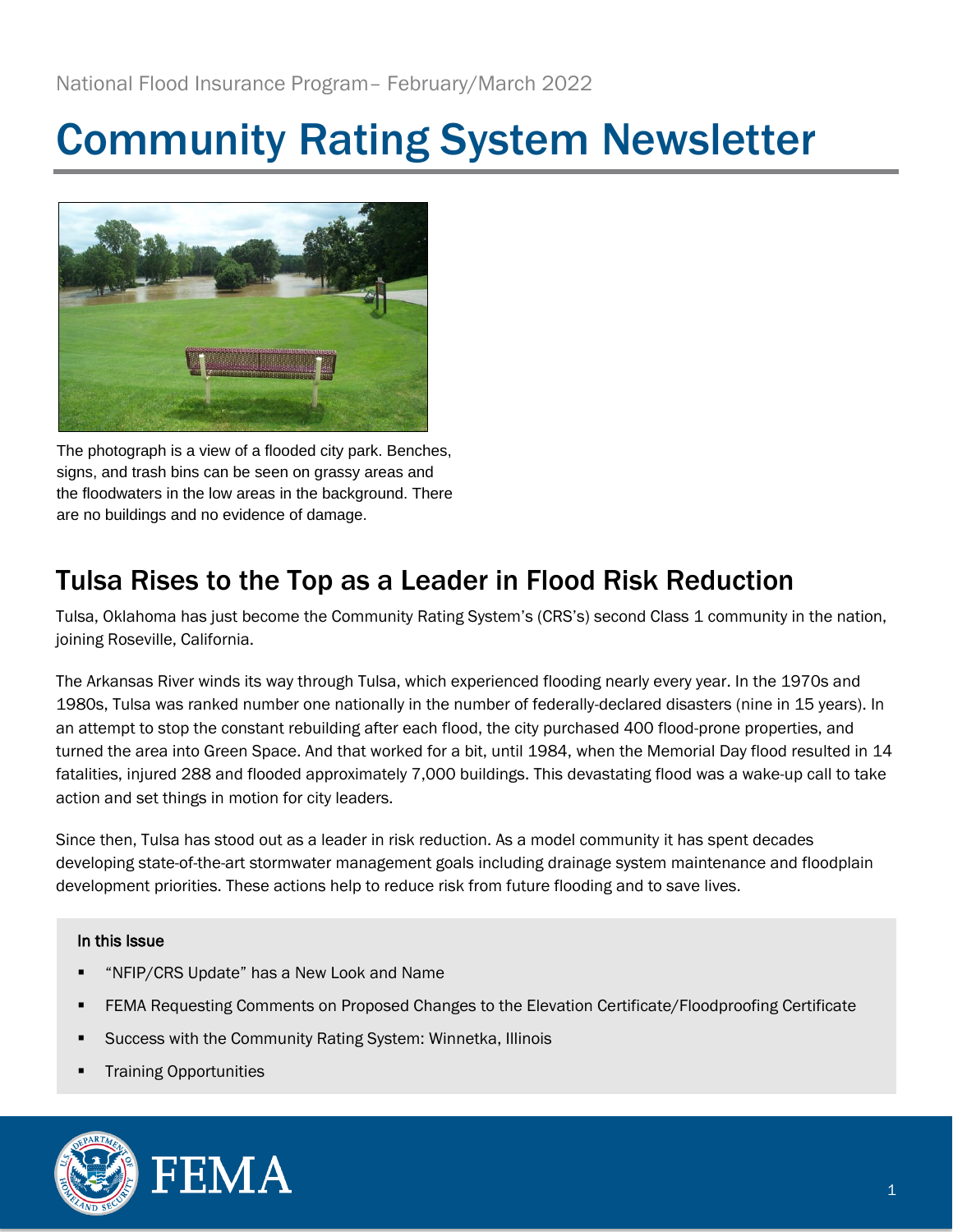On April 1, 2022, Tulsa officially achieved a Class 1 rating, which means residents will be eligible for a 45% discount on their National Flood Insurance Program (NFIP) insurance premiums.

Tulsa serves an example to other communities across the nation that planning, outreach, education, stormwater management, and hazard risk reduction not only saves lives, but offers great incentives for residents to buy and maintain flood insurance.

Tulsa Mayor G.T. Bynum said, "For us, the insurance premium improvement is a nice added benefit. But we've been focused on this as a community for decades because it's a public safety issue. And as a city government, there's nothing we do that's more important than public safety."

Learn more about Tulsa's community-based, floodplain management efforts in this [video](https://www.youtube.com/watch?v=VOR8chKKO-0) and [blog post](https://www.fema.gov/blog/city-tulsa-rises-top-leader-risk-reduction) put out by the Federal Emergency Management Agency (FEMA).

### "NFIP/CRS Update" has a New Look and Name

The "NFIP/CRS Update" is now called the "Community Rating System Newsletter." It also has a new look, but is still filled with great content that provides local officials and others interested in the CRS with news they can use. The newsletter will be available on FEMA's [website,](https://www.fema.gov/) and there are plans to add searchable features to find newsletter resources. We'll keep you posted on future developments.

# FEMA Requesting Comments on Proposed Changes to the Elevation Certificate/Floodproofing Certificate

FEMA has an open comment period through May 9, 2022, regarding a revision of a currently approved collection. In accordance with the Paperwork Reduction Act of 1995, this notice seeks comments concerning proposed changes to the Elevation Certificate and the Floodproofing Certificate for Non-Residential Structures. You can find additional information on those proposed changes, as well as how to submit your comments, at the [federal register site \(Docket No. FEMA-2022-0012\).](https://www.federalregister.gov/documents/2022/03/10/2022-05115/agency-information-collection-activities-proposed-collection-comment-request-elevation)

You may contact the Information Management Division for copies of the proposed collection of information at email address: [FEMA-Information-Collections-Management@fema.dhs.gov.](mailto:FEMA-Information-Collections-Management@fema.dhs.gov)



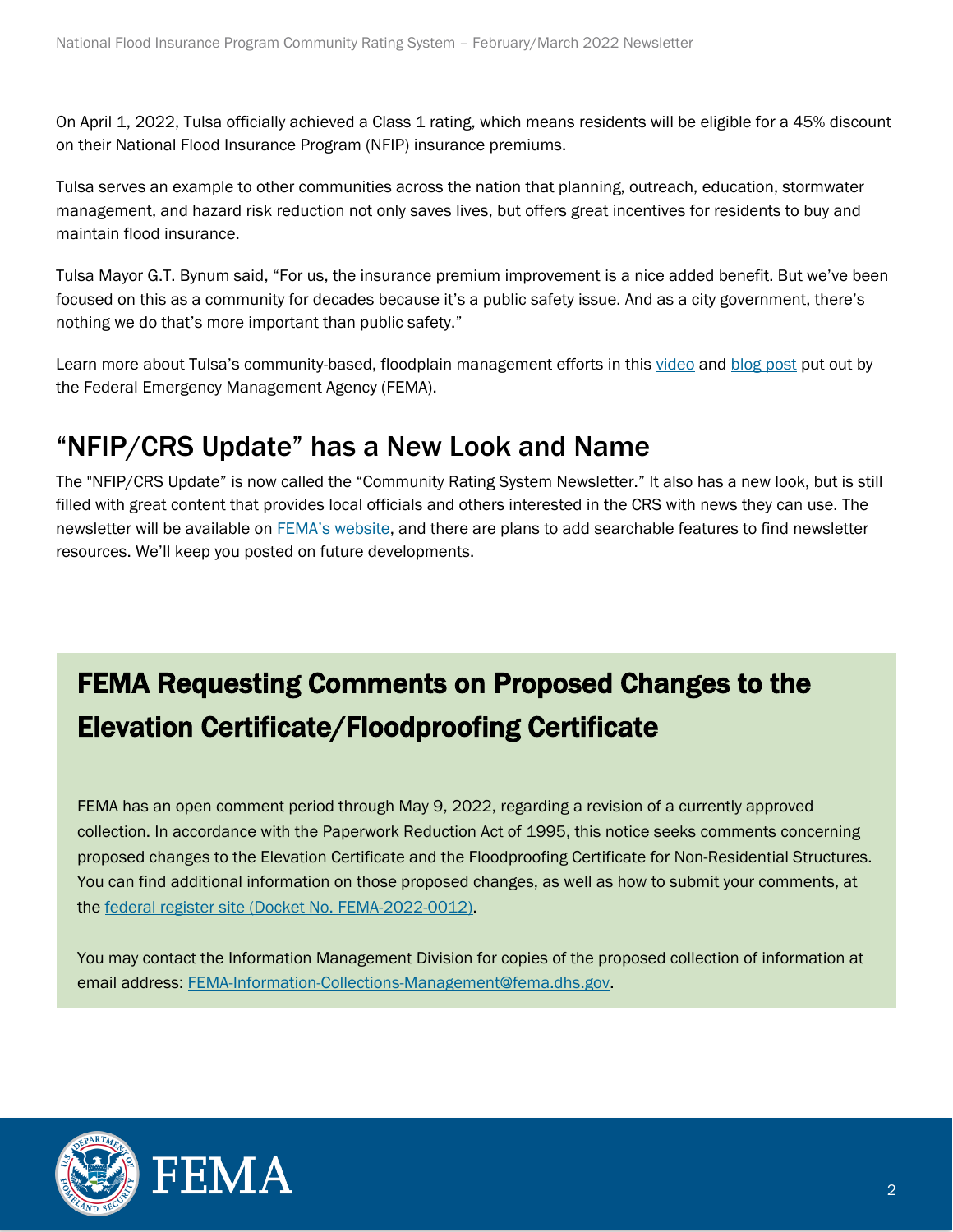### The 2021 "Addendum to the 2017 CRS Coordinator's Manual"

The [2021 "Addendum to the 2017 CRS Coordinator's Manual"](https://www.fema.gov/sites/default/files/documents/fema_community-rating-system_coordinator-manual_addendum-2021.pdf) is now available and being used in conjunction with the current "Coordinator's Manual." It serves as a bridge between the 2017 guidance materials and the more comprehensive update that is anticipated when FEMA fully implements its National Flood Insurance Program (NFIP) transformation. Page A-4 of the "Addendum" explains, "How to Use the 2021 Addendum."

The "Addendum" includes two new prerequisite requirements, several new CRS credit opportunities, and some updates and modifications aimed at simplifying credit and reporting requirements. A collection of frequently asked questions about the Addendum is also available.

Webinars in the CRS Webinar Series and recordings of CRS webinars will continue to focus on the "Addendum."



## The Association of State Floodplain Manager's (ASFPM) 2022 National Floodplain Conference will be held In-Person Again



ASFPM's national conference will be held May 15-19, 2022, in Orlando, Florida. There are multiple opportunities to learn more about what's going on in CRS communities in the [conference program.](https://www.floods.org/conference/program/program-schedule/) You can [register for the conference here.](https://www.floods.org/conference/registration/)

#### CRS Workshops & Concurrent Sessions

Training Workshop: Elevation Certificates and How to Review Them: Instructions for NFIP Communities; Instructor: Becca Fricke-Croft, CFM; May 15: 1 p.m-5 p.m. EST

Training Workshop: FRESH Map and CRS Endangered Species Credit; Instructor: French Wetmore, CFM; May 19, 2:30 pm-4:30 pm EST

Concurrent Session: Local CRS Administration; Chris Hill, GISP, CFM from Meshek & Associates, LLC speaks on "CRS and GIS: The Perfect Marriage?" Joanna Colletti, PE, CFM, from McHenry County Dept. of Planning & Development speaks on "Participation in CRS with Minimal Staff and a Shoestring Budget. Lori Lehr, CFM, from Lori Lehr Inc., speaks on "Monroe County, Florida: Sustainability Planning, the Bridge to CRS Class 3."; May 17: 3:45 p.m.-5:15 p.m. EST

Concurrent Session: CRS - National and Regional Focus; Rachel Sears of FEMA speaks on "CRS Next: What We've Heard and Where We Go Next." Jesse Gourevitch, PhD, with UC Davis, speaks on "Effectiveness of the CRS in reducing flood damage. Mary-Carson Stiff, CFM, of Wetlands Watch speaks on "Growing the CRS in Virginia: Local Government CRS Program Evaluation Trainings." May 19: 10:30 a.m.-Noon EST



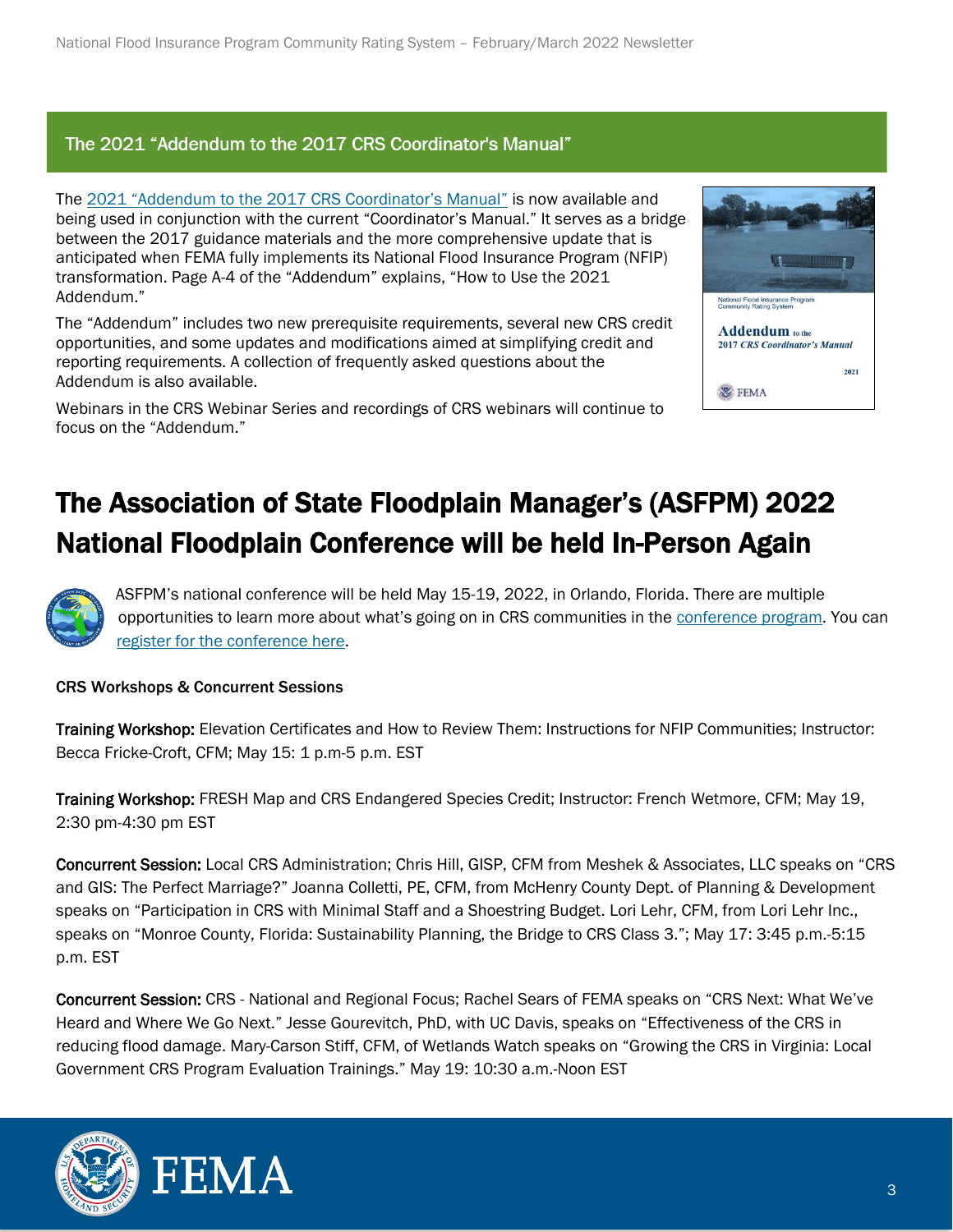### Success with the Community Rating System

A snapshot of the numerous floodplain management and CRS activities being carried out in Winnetka, Illinois. For more details, see the village['s website](https://www.villageofwinnetka.org/). For more stories, see the [Success with CRS website.](https://successwithcrs.us/)

#### CRS Helps Bring It All Together for Winnetka, Illinois

For the Village of Winnetka, Illinois, the past few years have been pivotal in reducing flood risk. "Over the past five years, we have been developing a strategy for managing stormwater, which causes most of our flooding concerns," said Assistant Village Engineer Susan Chen.

In April 2014, the Village adopted a Stormwater Master Plan to provide direction and guidance for the Village's stormwater management activities. It also adopted the Countywide Watershed Management Ordinance of the Metropolitan Water Reclamation District of Greater Chicago (MWRD), the designated stormwater agency for Cook County. And in 2015, the Village joined the CRS. These three events coalesced to bolster Winnetka's approach to its flooding concerns and have had other benefits as well.

"Joining the CRS and implementing its requirements was always a part of our stormwater vision, because the CRS enhances what we are trying to do," said Assistant Director of Public Works and Engineering Jim Bernahl. Winnetka lies in northeast Illinois, just north of Chicago. Although small in population (about 12,000 people) and size (about 4 square miles), Winnetka is one of the nation's more affluent communities, which is reflected in its citizens' willingness to support long-term planning and investments in the well-being of their community.

Intermittent flooding over the years and more severe events in 2008, 2011, and 2013, helped spur the Village to work to improve conveyance and stormwater storage. The western side of town is particularly vulnerable, and oneeighth of the Village's housing stock lies in flood-prone areas, so there are 358 NFIP policies in force.

#### Partnerships are a Plus

When Winnetka joined the CRS in 2015, it entered as a Class 6. Most of its CRS points came from activities and requirements that were already in place, primarily because of the link with the Master Plan and Watershed Management Ordinance.

"With us, it was a matter of documenting what we were already doing," said Bernahl. The adopted MWRD Watershed Management Ordinance incorporates floodplain management regulations that exceed the minimum standards of the NFIP. To these, Winnetka added its own higher standards, including requirements for detaining runoff, adding freeboard to required flood protection elevations, and stringent substantial improvement requirements. To further beef up its management of storm runoff, Winnetka maintains a range of flood-related data, prohibits dumping in the drainageway areas, and every year cleans its ditches, creeks, and catch basins. A videotape system makes it easier to inspect and monitor covered drainage lines. Finally, separate standards for water quality protect the purity of what filters back into the ground.

"Our goal is to have stormwater management and the CRS come together under the umbrella of the Village's Stormwater Master Plan," said Bernahl. "It all works together and the various initiatives all complement each other."



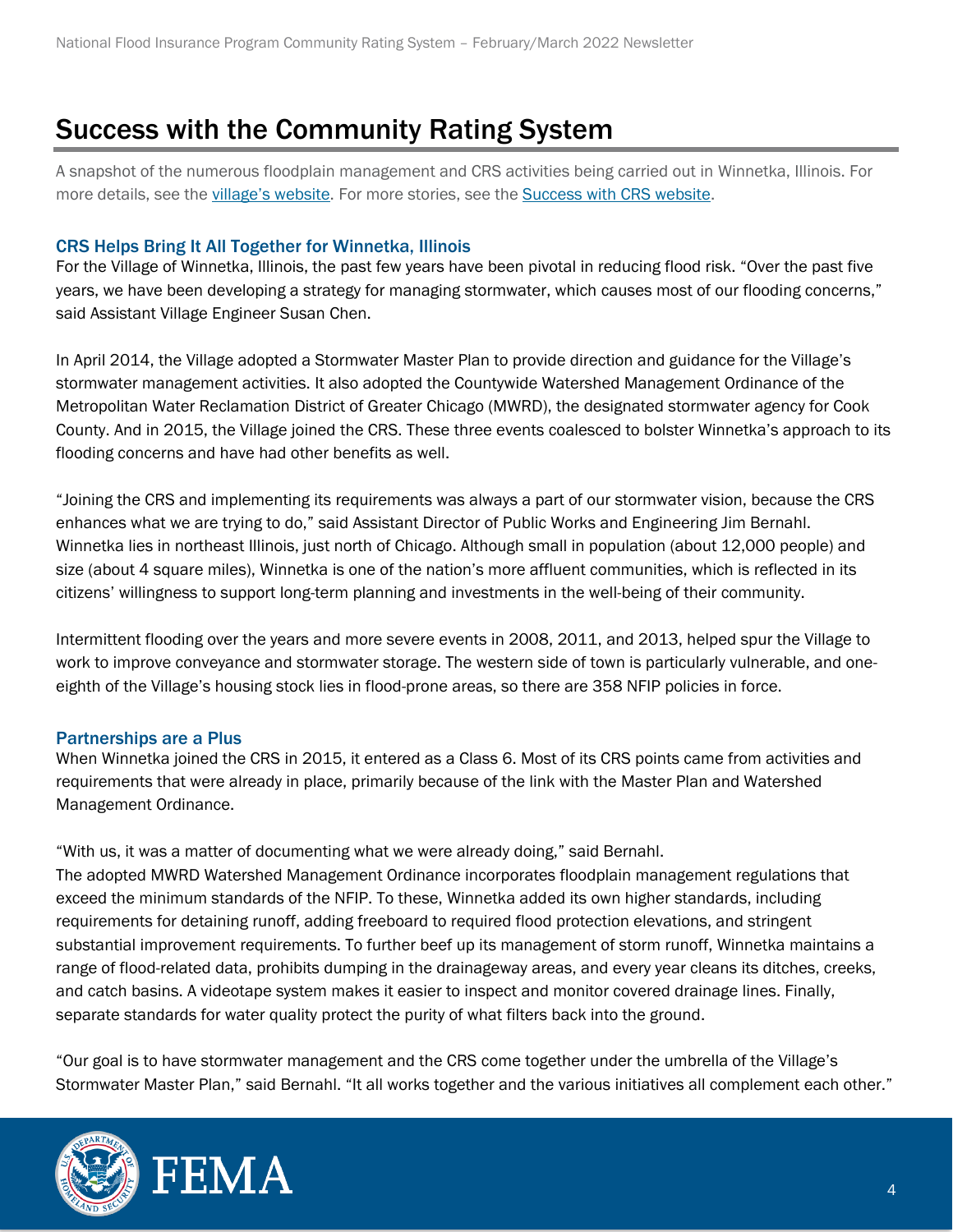To accompany existing arrangements, Winnetka will be developing a watershed master plan and forming new partnerships with the park district, school district, nearby forest preserve, and entities that form the Village's commercial district.

### New Website for Outreach

The biggest new thing Winnetka implemented because of the CRS is its education and outreach program, according to Bernahl. The Village has a new [floodplain information](https://www.villageofwinnetka.org/222/Flood-Plain-Information) website that has been particularly beneficial in supplying information on flooding and flood protection. "Nobody really likes rules, but keeping the citizens informed makes them more accepting of our floodplain management regulations. It formalizes what we are doing and makes it more transparent," he said. A next step in outreach will be development of a program for public information that will be eligible for CRS credit.

#### Increase in Credibility & Political Support

Participation in the CRS has generated additional recognition and support for the efforts of the local staff. "Our elected officials and our citizens are 100% behind the CRS and our stormwater master plan," Chen said. "The elected officials want us to be on the CRS cutting edge and they have encouraged the staff and other Village departments to get behind us as well."

Residents, of course, see benefits in the form of NFIP premium reductions and they also recognize the importance of managing stormwater and other flood-related problems because it maintains a high quality of life in the community. "They want us to be abreast of new requirements and new benefits," Chen said.

"Carrying out our stormwater management master plan is a multi-million-dollar project, which will be funded by a stormwater utility fee," said Bernahl. "So reducing flood premiums through the CRS for our 358 policyholders is very important to our citizens because it will help offset the drainage fees."

### Remember Your Recertification Schedule

A recertification is a yearly check-in to confirm that your community is performing the annual requirements pursuant to the current "Coordinator's Manual" and "Addendum." This normally includes annual outreach requirements, publicizing and tracking services, preparing progress reports for plans, and records showing proper maintenance of your drainage system. Recertifications take place every year except for the year of your cycle verification visit.

The table on the next page is another reminder of when your annual recertification is due. Each quarter, communities are notified 45 days ahead of the deadline and given the recertification packet to sign and return. If you do not receive a recertification packet, you can assume you were not required to recertify that year. This happens when you recently went through your cycle verification, are currently going through your cycle verification, or have a cycle verification scheduled for later in the year. Please pay attention to the emails you receive about this.

Direct any questions to the ISO/CRS Resource Specialist who contacts you for your recertification or Elevation Certificate review. We now have four ISO/CRS Resource Specialists responsible for processing annual recertifications and reviewing Elevation Certificates. They will be happy to help you.



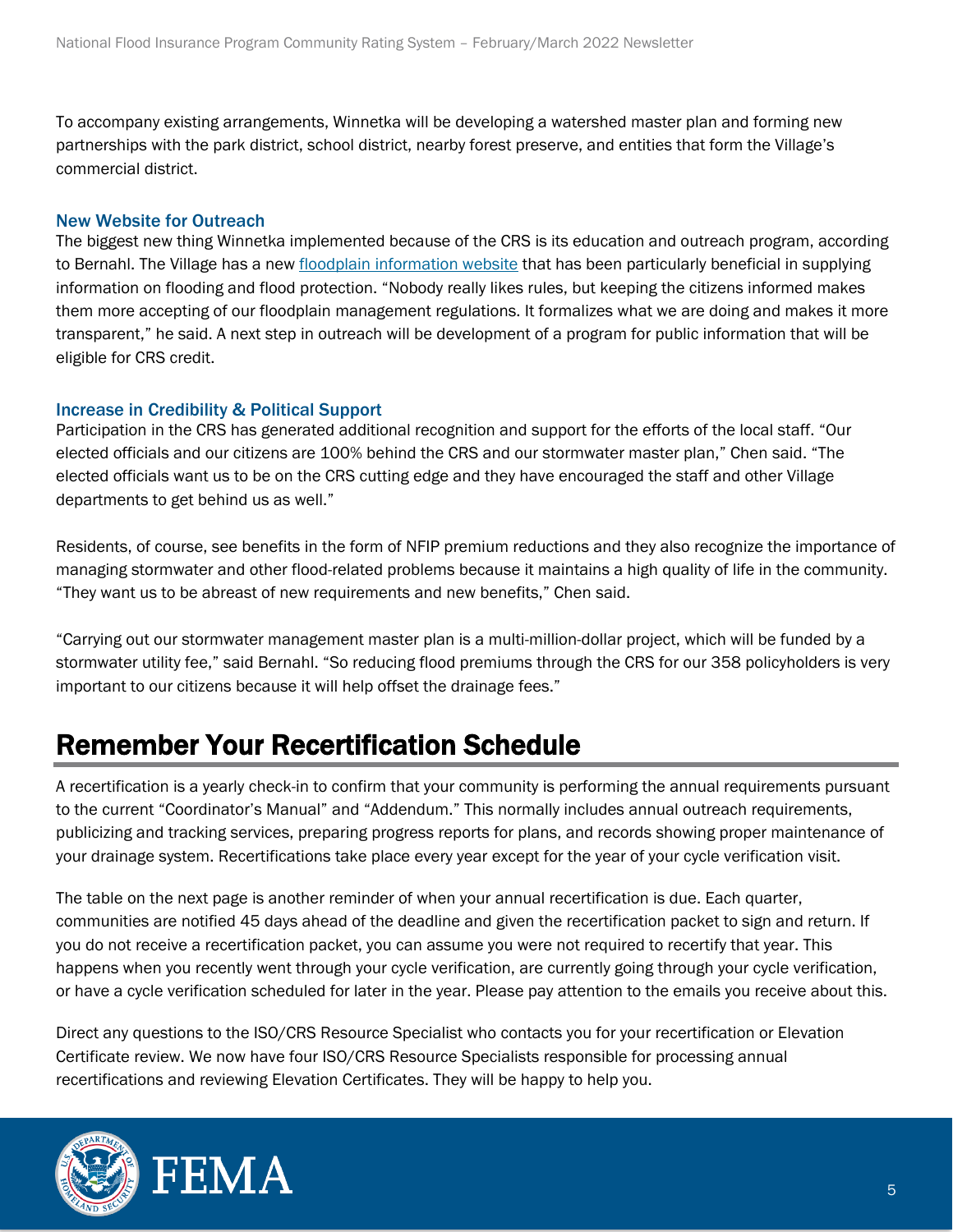| CC-213 Recertification and Required Documentation Due to ISO by: |                                |                                  |                                    |
|------------------------------------------------------------------|--------------------------------|----------------------------------|------------------------------------|
| <b>First Quarter</b><br>February 1                               | <b>Second Quarter</b><br>May 1 | <b>Third Quarter</b><br>August 1 | <b>Fourth Quarter</b><br>October 1 |
| Alaska                                                           | Colorado                       | Arkansas                         | Alabama                            |
| Connecticut                                                      | Delaware                       | California                       | Arizona                            |
| Florida: Miami-Dade County                                       | Florida: All Other Counties    | Idaho                            | Georgia                            |
| Florida: Monroe County                                           | Kentucky                       | Louisiana                        | Hawaii                             |
| Illinois                                                         | Massachusetts                  | Montana                          | Maryland                           |
| Indiana                                                          | Nebraska                       | North Carolina                   | Nevada                             |
| lowa                                                             | Puerto Rico                    | South Carolina                   | New Jersey                         |
| Kansas                                                           | West Virginia                  | Utah                             | New Mexico                         |
| Maine                                                            |                                | Virginia                         | Oklahoma                           |
| Michigan                                                         |                                | Wyoming                          | Oregon                             |
| Minnesota                                                        |                                |                                  | Tennessee                          |
| Mississippi                                                      |                                |                                  | <b>Texas</b>                       |
| New Hampshire                                                    |                                |                                  | Washington                         |
| North Dakota                                                     |                                |                                  |                                    |
| Ohio                                                             |                                |                                  |                                    |
| Pennsylvania                                                     |                                |                                  |                                    |
| Rhode Island                                                     |                                |                                  |                                    |
| South Dakota                                                     |                                |                                  |                                    |
| Vermont                                                          |                                |                                  |                                    |
| Wisconsin                                                        |                                |                                  |                                    |
| Annual Recertification Information Distributed to Community by:  |                                |                                  |                                    |
| December 15                                                      | March 15                       | June 15                          | September 15                       |

### Table 1: Community Rating System Annual Recertification Schedule



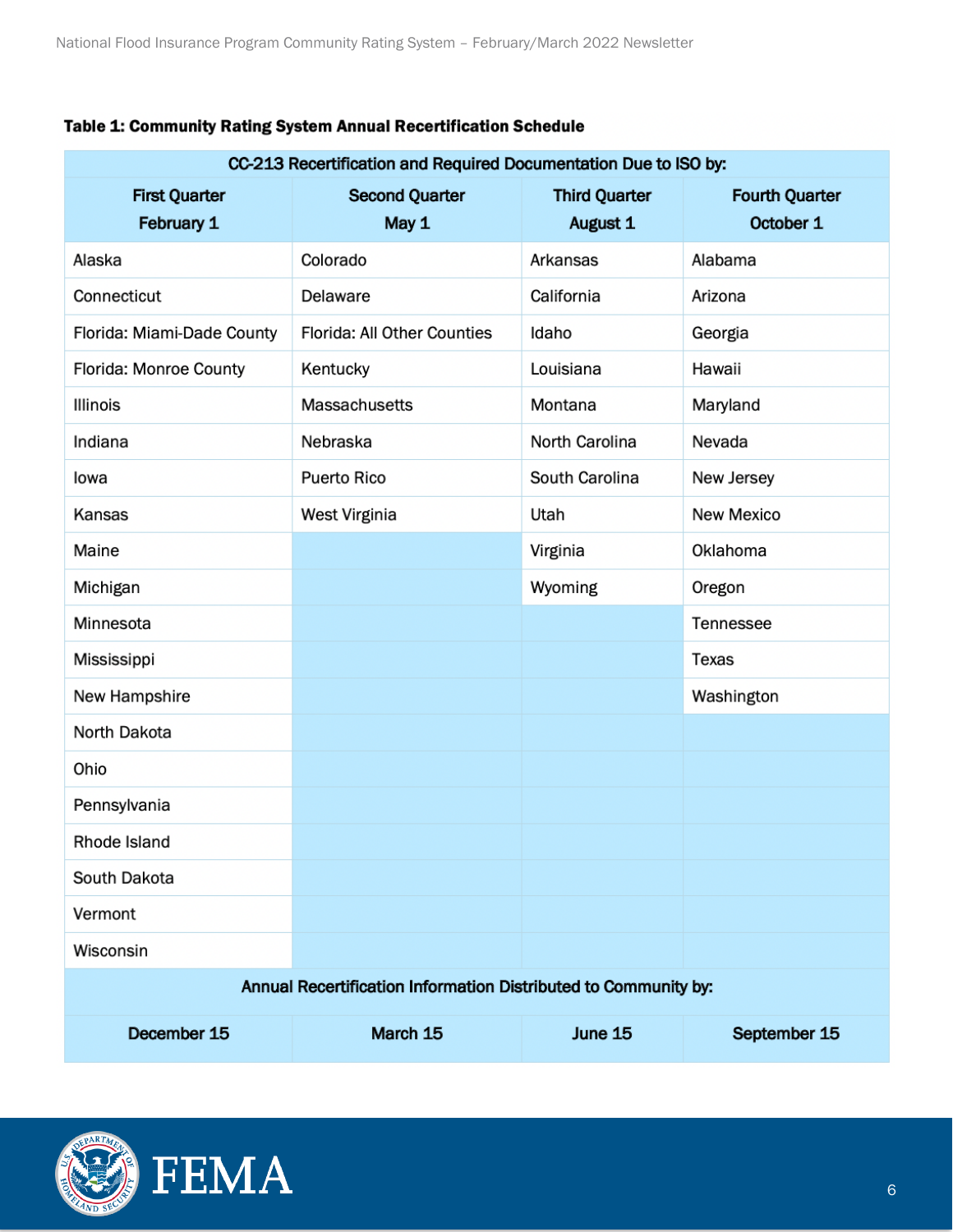### Online Resources



If you cannot find information about the CRS or a document you need, please notify your ISO/CRS Specialist or [NFIPCRS@iso.com.](mailto:NFIPCRS@iso.com) Below are helpful guidance documents and general information that can be found on the CRS Resources website.

[Making Corrections to the Repetitive Loss List](https://crsresources.org/files/500/making_corrections_to_the_repetitive_loss_list.pdf) is a one-page CRS handout that describes the new procedure communities submit to FEMA corrections to the repetitive loss list, using the Repetitive Loss Update Worksheet, also known as the AW-501.

[CRS Credit for Stormwater Management](https://crsresources.org/files/400/450_crs_credit_for_stormwater_management.pdf) is a full guide, including examples, to help communities tailor their stormwater management and watershed management programs in ways that reduce flood losses, protect natural processes, and earn CRS credit. This 2020 edition provides background on the creditable management techniques, discusses the legal aspects of such management, and describes various ways to document the creditable activities.

Webinar Schedule—This is posted on the [Training & Videos page](https://crsresources.org/training/) of the CRS Resources website.

- **■** May 10 Developing a PPI and Insurance Coverage Improvement Plan
- May 11 Watershed Master Planning (Activity 450)
- June 14 Flood Warning & Response (Activity 610)
- June 15 CRS & Substantial Damage Properties Management Plans
- July 19 Annual CRS Requirements
- July 20 Floodplain Management Planning (Activity 510)
- August 16 Preparing a Verification Visit
- August 17 Stormwater Management Regulations (Activity 450)
- September 20 Annual CRS Requirements
- September 21 FEMA's Elevation Certificate
- October 18 FEMA's Elevation Certificate
- October 19 CRS & Coastal Hazards
- November 15 FEMA's Elevation Certificate
- November 16 CRS & Floodplain Species Assessment

Issues of the "NFIP/CRS Update" newsletter (and now the "Community Rating System Newsletter," can be found [here.](https://crsresources.org/100-2/) The new newsletter will be posted on FEMA.gov soon.

[Success with CRS](https://successwithcrs.us/) is a website with articles about the many ways communities have found their own types of success through the CRS.



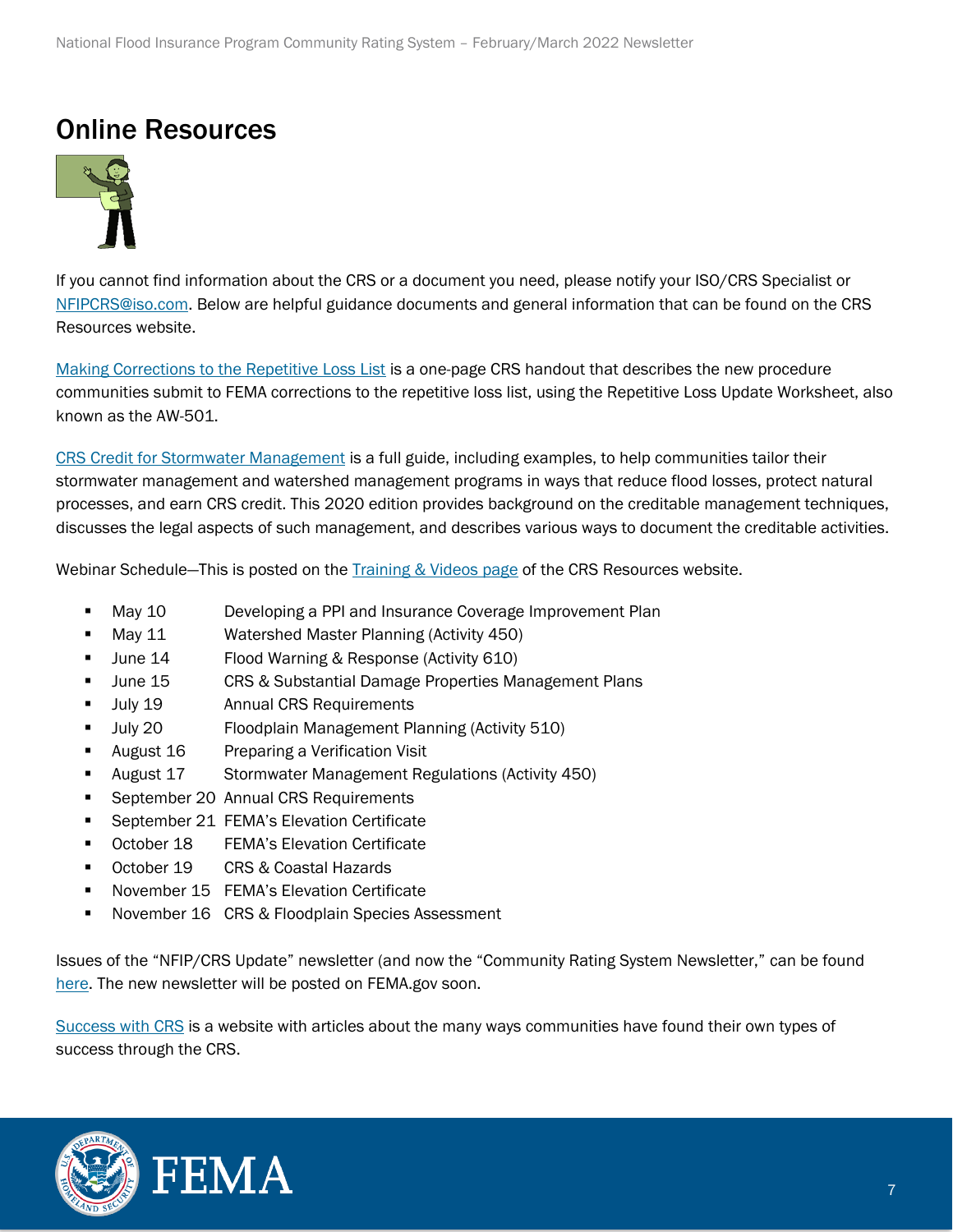### Resources to Promote Flood Insurance

The [FloodSmart website](https://www.floodsmart.gov/) and its [agents page](https://agents.floodsmart.gov/) have an array of materials targeted toward consumers and insurance specialists. [NFIP Claims Handbook](https://www.fema.gov/sites/default/files/2020-05/FINAL_ClaimsHandbook_10252017.pdf) (FEMA F-687) guides policyholders in filing claims for flood damage. There are free materials available from **[FEMA's media library](https://www.fema.gov/multimedia-library)**.

### Keep Your Contact Information Current

If there are any staff changes (such as a new CRS Coordinator) or contact information updates in your community, please let your ISO/CRS Specialist know so we can update our files. If we cannot get in touch with the right person at cycle or recertification time, it creates unnecessary delays and difficulty with maintaining your classification.

#### About the Emergency Management Institute

FEMA's Emergency Management Agency (EMI) in Emmitsburg, Maryland, offers training on topics related to floodplain management, mitigation, and construction, including the basic Community Rating System course (E0278). These courses are oriented to local building, zoning, planning, and engineering officials.

Tuition is free for state and local government officials, travel stipends are available, and on-campus lodging is free. Free transportation is provided from the airport to the campus and back to the airport. The only out-of-pocket expense is a meal ticket—all-you-can-eat breakfast, lunch and dinner. Go to the [EMI Welcome Package page](https://training.fema.gov/emiweb/downloads/e392educonf.doc) for details. The Welcome Package also includes on-campus health and safety requirements.

The application to attend can be found [on this page](https://training.fema.gov/apply/) on the EMI website or call EMI at (800) 238-3358 or (301) 447- 1035. Signed applications should be submitted through the state's Emergency Management Training Officer.

### Workshops and Training related to the Community Rating System

#### Community Rating System (E0278)

### Field-deployed course (L0278)

▪ August 22-25, 2022

This is the all-purpose training course for the Community Rating System. It is taught at FEMA's Emergency Management Institute (EMI) and at sites throughout the country at the request of interested communities, groups, or states, pending available funding. Attendees of E0278 CRS courses based on previous CRS Coordinator's Manuals may want to repeat this course. Therefore, restrictions on repeat attendance have been waived. No more than two persons per community may attend at one time.



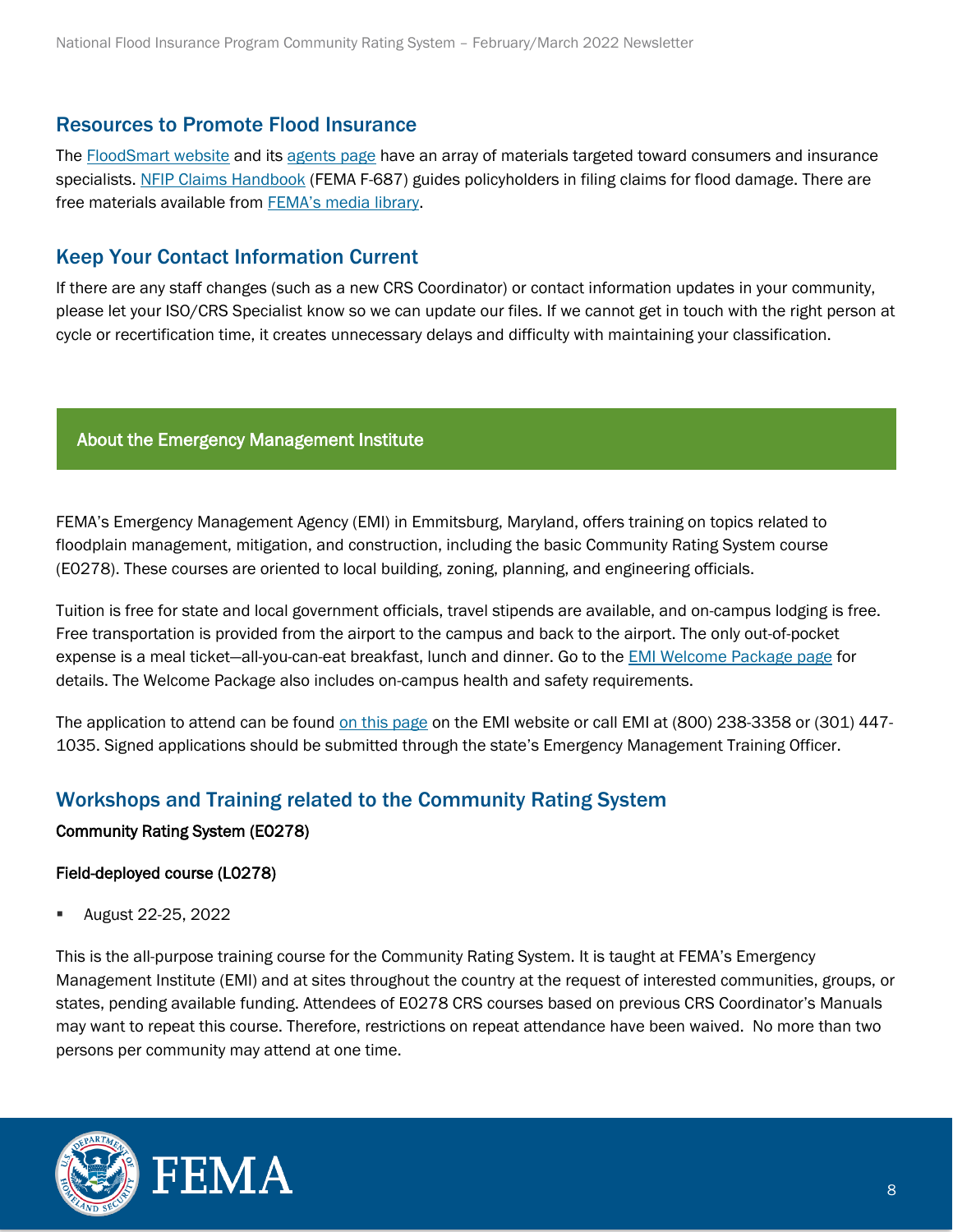For continuing education credit (CECs) for certified floodplain managers (CFMs), the Association of State Floodplain Managers (ASFPM) will award CECs earned at the E0278 CRS course.

Prerequisite: To enroll in the Community Rating System course, you must be a Certified Floodplain Manager, have completed the National Flood Insurance Program course (E0273), or be a full-time floodplain manager with more than two years of floodplain management experience.

Earn CRS credit points: CRS communities can receive CRS credit points after their staff members complete certain training sessions.

Under Section 432.o, regulations administration (element RA) of the "Coordinator's Manual," five points are provided for each member of a community's floodplain permit staff who graduates from the following courses: E0194, E0273, E0278, E0282, E0284, or E0386 (up to 25 points).

Graduating from E0279 is worth up to five points under Activity 360 (Flood Protection Assistance).

### Managing Floodplain Development through the National Flood Insurance Program (E0273)

▪ June 27-30, 2022; July 25-28, 2022

E0273 is also field deployed periodically. Contact your State National Flood Insurance Program Coordinator for more information.

### Unified Hazard Mitigation Assistance—Developing Quality Application Elements (E0212)

None scheduled at this time.

Unified Hazard Mitigation Assistance—Application Review and Evaluation (E0213)

■ July 18-19, 2022

Unified Hazard Mitigation Assistance Project Implementation & Program Closeout (E0214)

July 20-21, 2022

### Retrofitting Flood-prone Residential Building (E0279)

May 9-12, 2022

### Fundamentals of Building Science (E0312)

▪ July 11-14, 2022; August 22-25, 2022

### Residential Coastal Construction (E0386)

April 25-28, 2022

### There are no courses scheduled at this time for the following:

- Advanced Floodplain Management Concepts I (E0194)
- Unified Hazard Mitigation Assistance-Developing Quality Application Elements (E0212)
- Advanced Floodplain Management Concepts III (E0284)